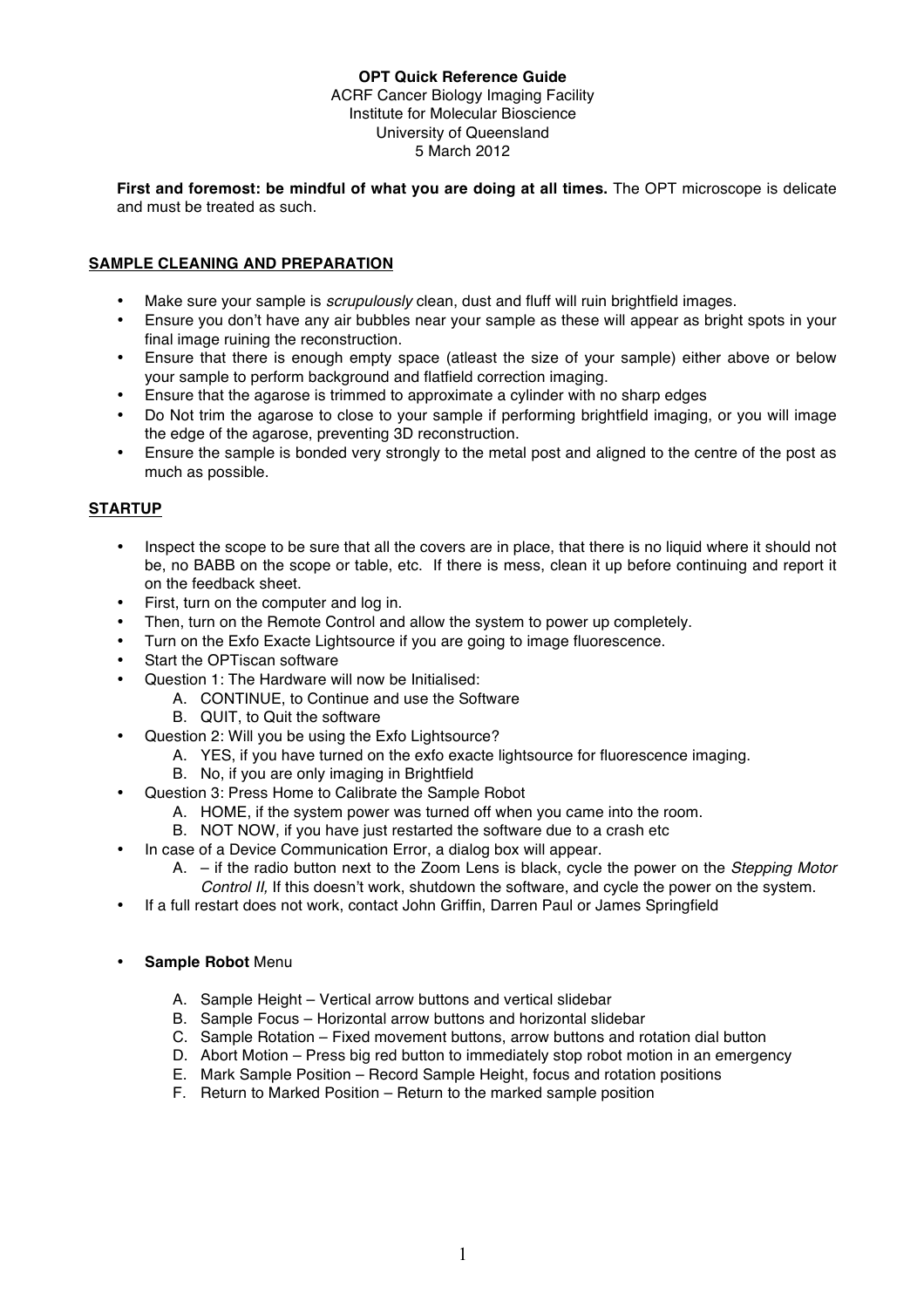## **OBJECTIVES AND FILTERS**

- Home Robot, if you didn't perform this step at software startup
- Loosen the two knobs on the robot slider at the bottom of the robot.
- Slide the robot away from the camera
- Mount your objective: 1x, 0.33x or 0.18x magnification.
- Slide the robot to the correct objective position marked on the rail, lightly tighten the knobs.
- Click on System Settings, and select the objective you are using.
- Pixel Size Correction rescales the size of the pixels but is generally fine at the default setting of 1.0
- Ensure you have the correct filter cubes for your experiment, if not change them and update the software.
	- 1. Excitation and Emission Wavelengths are listed.
	- 2. Clicking on a filter will bring up a list of available filters. Check with microscopy staff on how to change a filter.
- Device Com Ports, click on this to check all devices are communicating correctly.

## **SAMPLE MOUNTING AND ALIGNMENT**

- Set all of the Coloured Knobs (Yellow, Red, Blue and Greeen) on the robot to their center positions
- Mount your sample onto the steel plate on the robot, using the magnet on your sample post.
- **IMPORTANT:** Rotate the sample post with your fingers until the front of your sample is facing the camera, then move the post into the center of the metal plate. It's very important that your sample is square with the camera, to help with the alignment procedures we will use later.
- Using the software controls, move the sample down until it is about 1cm above the cuvette, check to make sure it isn't going to hit the sides of the cuvette and is roughly centered on the cuvette.
- White Knob: adjust as necessary to bring your sample into the centre of the cuvette
- Turn on the Brightfield Lamp via "LED Shutter", set to 7 intensity, and adjust the exposure time down until you see the cuvette on the screen (0.001 – 0.100 sec exposure)
- Activate the "Symmetric Cursor" button below the image window
- Use the SAMPLE ROBOT software controls to move the sample down into the cuvette until you can see the metal post on the screen
- Adjust the lamp brightness and exposure until you have a good image.
- Manually adjust the focus, by loosening the two knobs on the robot slider and then sliding the robot, lock the knobs when done.

## **POST ALIGNMENT**

- Place the software cursors on the edge of the post image:
	- o If the post isn't vertical, move the Robot to the "0" degrees position, and adjust the YELLOW knob until it is vertical, move the Robot to the "180" degrees position and adjust the YELLOW knob until the post is vertical. Repeat until the post is vertical at both positions.
	- o Repeat the steps above at "90" and "270" degrees adjusting the RED knob.
	- $\circ$  Recheck the post is vertical at "0, 90, 180, 270" degrees, adjust if necessary.

#### **SAMPLE ALIGNMENT**

- Use the SAMPLE ROBOT controls to lift the sample up into the center of the screen.
- Adjust the lamp brightness and exposure until you have a good image.
- Press the "Align Sample" button at the top of the screen
	- o Adjust Coarse Position
		- Tweak the WHITE knob to center your sample horizontally on the screen.
		- Use the software focus controls to bring your sample into focus
			- Aperture controls affect resolution and image brightness
				- o A large Aperture gives the highest resolution and brightest image, but only a very thin focal plane in the center of your sample, this is not good for OPT
				- o A small Aperture gives lower resolution and a darker image, but all of your sample is in focus at once, this is required for OPT
				- o Make sure you have the Aperture set in the green region when scanning.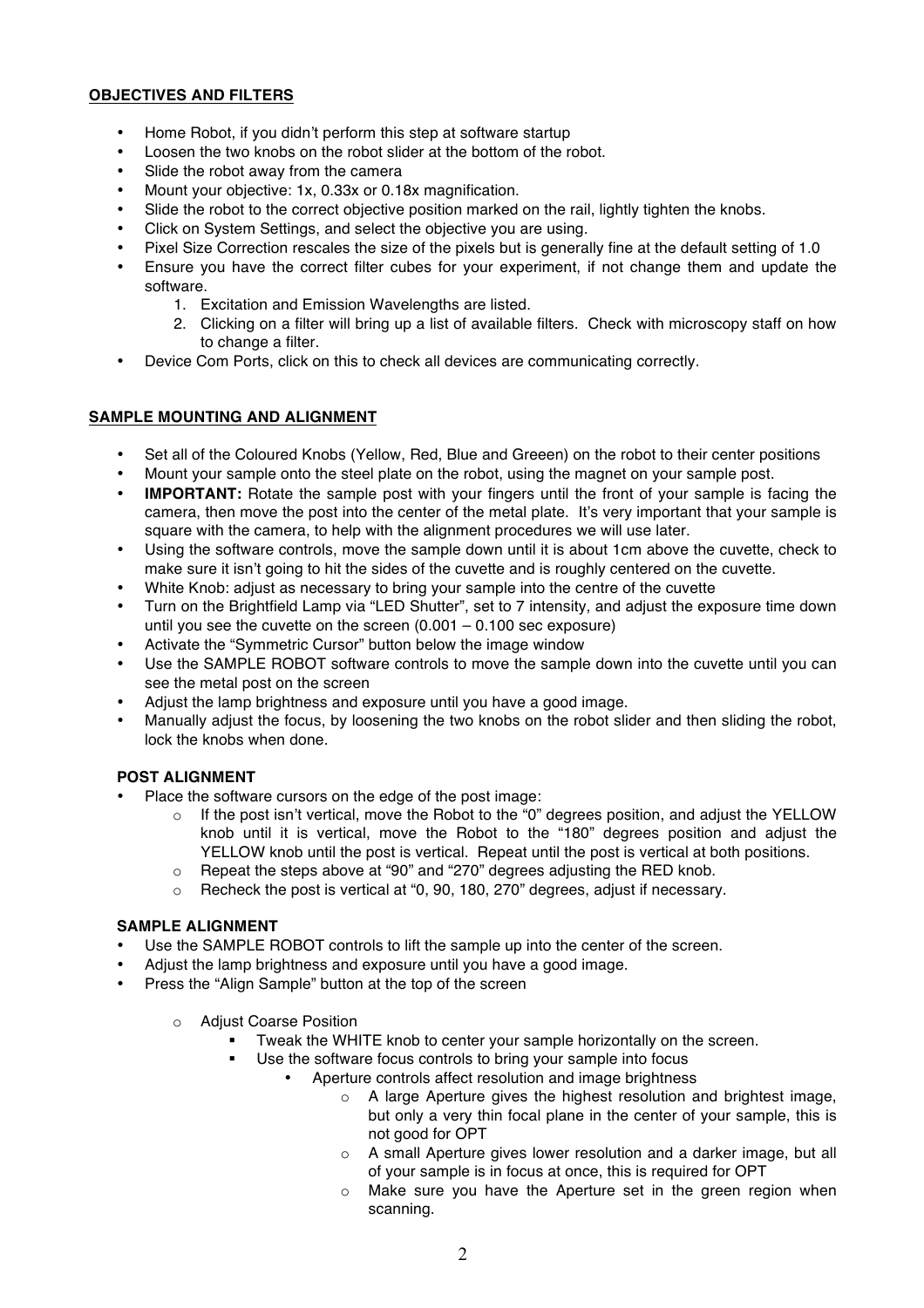- Use your fingers to rotate the sample if necessary so that the face of the sample is looking straight into the screen, and repeat the steps above until the sample is centered and facing the camera.
- o Align Axis 1
	- The sample rotates to 0 degrees, use cursors to mark distinct features in your sample that should be visible from the front or back
	- **Press the "Rotate" button**
	- Use the BLUE knob to move the sample halfway between the old and new position
	- Press "Rotate" and repeat the steps above until the sample stops precessing.
	- **•** Press "Continue"
- o Align Axis 2
	- **As per Axis 1, except using the GREEN knob.**
- $\circ$  Repeat the steps above until the sample rotates with no precession in the centre of the screen.
- o Exit
- Adjust the zoom and use the WHITE knob to center the image on the screen if required

## **IMAGE SETTINGS**

- Select the "Excitation Filter" you want to use
	- $\circ$  If the software crashes, type "CTRL  $+$  ." to close OPTiscan, wait for the software to close thoroughly and restart OPTiscan; you don't have to home the robot at Question 3.
- Open the "Xcite Shutter"
- Set intensity on "Fluorescence Lamp" to something low  $(-20)$
- Adjust the Image Capture and lamp settings to achieve a desirable image.
- Ensure that the aperture is between 0-2
- Make sure that the image brightness is below 50,000 at all rotation angles
- **Image Capture** Menu
	- o Select "Resolution" size of your image
	- o select "Binning" resolution and brightness of your image
	- o select "Gain" brightness and Signal to Noise ratio (S/N) of your image
	- o select "Avg" (Averaging) S/N of your image
	- o select "Speed" (fast for set-up, slow for image collection)
	- o select "Exposure" adjust brightness of image
	- $\circ$  Set aperture to  $\sim$ 1-2 ( or just low enough to get the entire sample into focus)
	- o "Live" update the image onscreen
	- o "Snap" captures a single image and saves to file.
- Repeat steps above for any other required Excitation filters.

## **ACQUISITION**

- o **Scan Settings** Menu
	- $\circ$  Select all desired "Excitation Filters" you wish to use for the scan, by ticking the radio buttons on the left of the Filter name.
	- o The "padlock" button allows you to unlock/lock the filter settings
	- $\circ$  Set the "# of Images" = 400
	- $\circ$  "Stepsize" = 0.9
	- o "Save Settings" to record the listed Image Capture settings for all excitation filters
	- o "Load Settings" to reuse settings previously saved
	- o "Start Scan" Press to start a new scan
		- "Time Remaining" indicates an approximate total scan time
	- $\circ$  "Pause Scan" will pause the scan at the present position
	- o "Abort Scan" will quit the current scan and return to the start position.